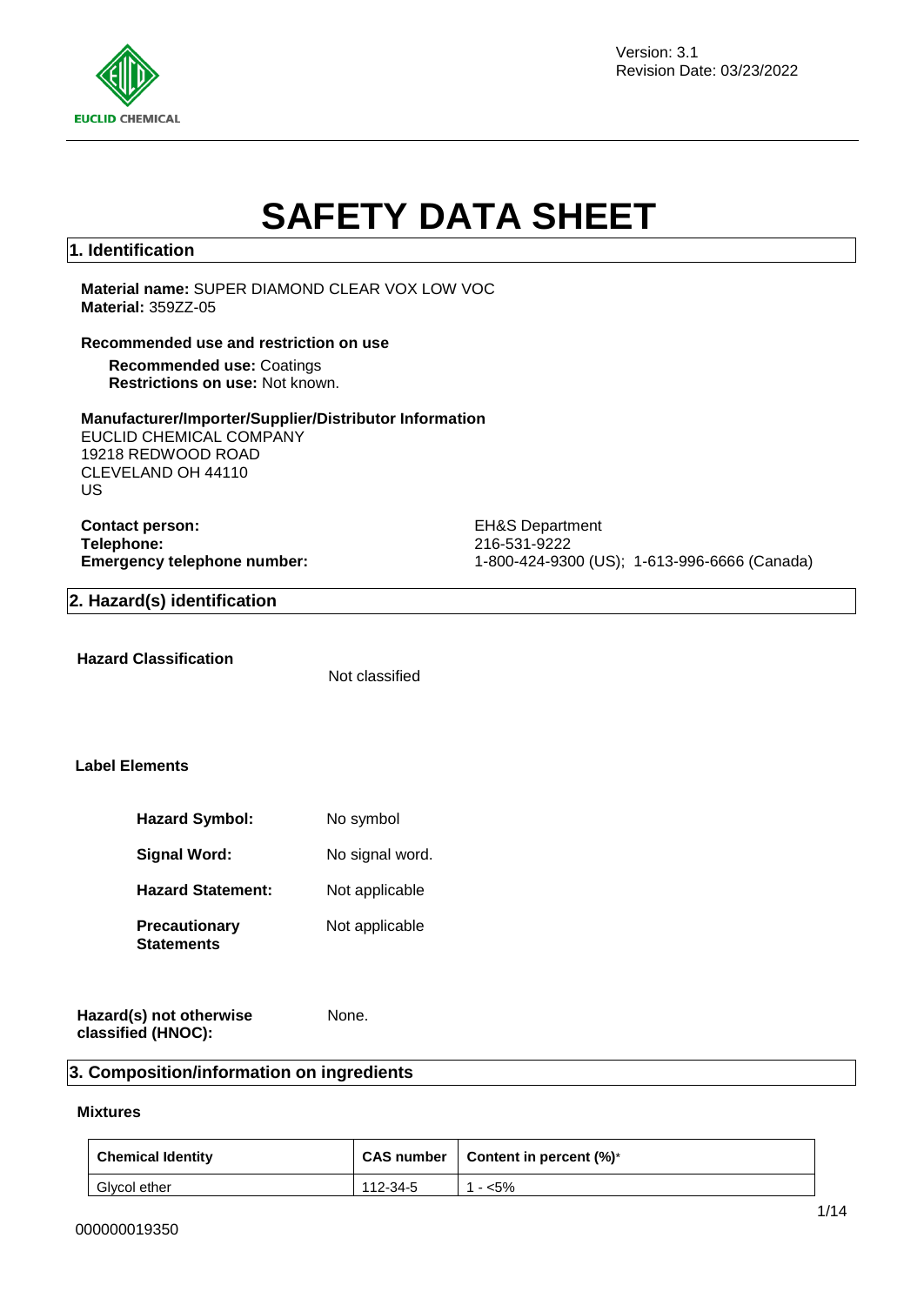

| Dipropylene<br>' dibenzoate<br>alvcol                                                                                                         | 1 – 4<br>ີ ຕ= | co, |
|-----------------------------------------------------------------------------------------------------------------------------------------------|---------------|-----|
| 1-Phenoxy-2-propanol                                                                                                                          | ົ້            | c٥. |
| $\star$ All received and conserved become the college transfluents of an and $\bigwedge$ is a conserved to a conserved become the contract of |               |     |

All concentrations are percent by weight unless ingredient is a gas. Gas concentrations are in percent by volume.

| 4. First-aid measures                                                  |                                                                                                  |  |
|------------------------------------------------------------------------|--------------------------------------------------------------------------------------------------|--|
| Description of necessary first-aid measures                            |                                                                                                  |  |
| Inhalation:                                                            | Move to fresh air.                                                                               |  |
| <b>Skin Contact:</b>                                                   | Remove contaminated clothing and wash the skin thoroughly with<br>soap and water after work.     |  |
| Eye contact:                                                           | Rinse immediately with plenty of water.                                                          |  |
| Ingestion:                                                             | Rinse mouth thoroughly.                                                                          |  |
| <b>Personal Protection for First-</b><br>aid Responders:               | Self-contained breathing apparatus and full protective clothing must<br>be worn in case of fire. |  |
| Most important symptoms/effects, acute and delayed                     |                                                                                                  |  |
| <b>Symptoms:</b>                                                       | May cause skin and eye irritation.                                                               |  |
| Hazards:                                                               | No data available.                                                                               |  |
| Indication of immediate medical attention and special treatment needed |                                                                                                  |  |
| Treatment:                                                             | Get medical attention if symptoms occur.                                                         |  |
| 5. Fire-fighting measures                                              |                                                                                                  |  |
| <b>General Fire Hazards:</b>                                           | No unusual fire or explosion hazards noted.                                                      |  |
| Suitable (and unsuitable) extinguishing media                          |                                                                                                  |  |
| <b>Suitable extinguishing</b><br>media:                                | Use fire-extinguishing media appropriate for surrounding materials.                              |  |
| <b>Unsuitable extinguishing</b><br>media:                              | Do not use water jet as an extinguisher, as this will spread the fire.                           |  |
| Specific hazards arising from<br>the chemical:                         | During fire, gases hazardous to health may be formed.                                            |  |
| Special protective equipment and precautions for fire-fighters         |                                                                                                  |  |
| <b>Special fire-fighting</b><br>procedures:                            | No data available.                                                                               |  |
| Special protective equipment<br>for fire-fighters:                     | Self-contained breathing apparatus and full protective clothing must be<br>worn in case of fire. |  |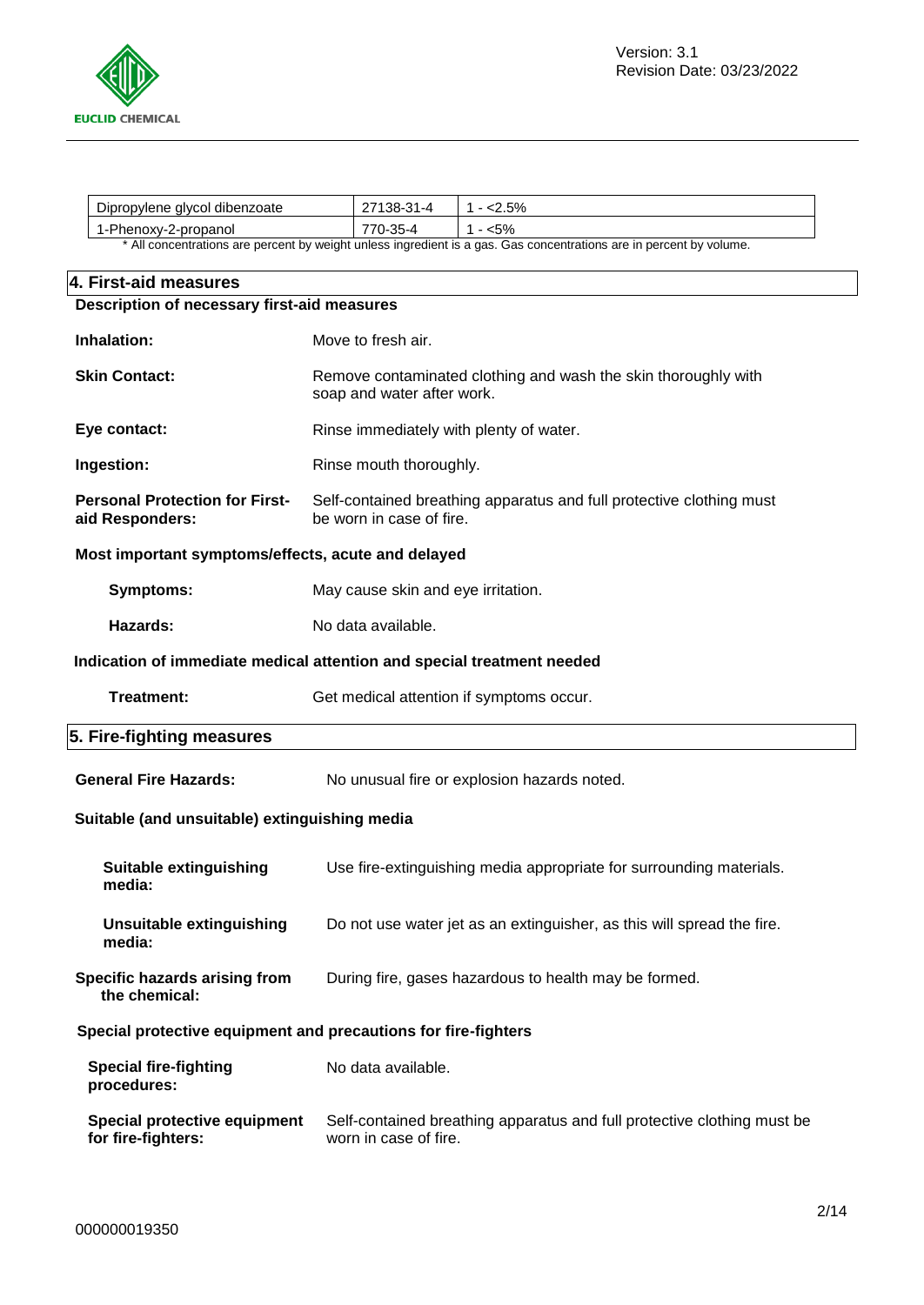

| 6. Accidental release measures                                                    |                                                                                                                                                                                                                                                             |  |
|-----------------------------------------------------------------------------------|-------------------------------------------------------------------------------------------------------------------------------------------------------------------------------------------------------------------------------------------------------------|--|
| <b>Personal precautions,</b><br>protective equipment and<br>emergency procedures: | No data available.                                                                                                                                                                                                                                          |  |
| <b>Accidental release measures:</b>                                               | In the event of a spill or accidental release, notify relevant authorities in<br>accordance with all applicable regulations.                                                                                                                                |  |
| <b>Methods and material for</b><br>containment and cleaning<br>up:                | Dam and absorb spillages with sand, earth or other non-combustible<br>material. Collect spillage in containers, seal securely and deliver for<br>disposal according to local regulations.                                                                   |  |
| <b>Environmental Precautions:</b>                                                 | Avoid release to the environment. Prevent further leakage or spillage if safe<br>to do so. Do not contaminate water sources or sewer. Environmental<br>manager must be informed of all major spillages.                                                     |  |
| 7. Handling and storage                                                           |                                                                                                                                                                                                                                                             |  |
| <b>Handling</b>                                                                   |                                                                                                                                                                                                                                                             |  |
| <b>Technical measures (e.g. Local</b><br>and general ventilation):                | Observe good industrial hygiene practices. Observe occupational exposure<br>limits and minimize the risk of inhalation of vapors and mist. Mechanical<br>ventilation or local exhaust ventilation may be required.                                          |  |
| Safe handling advice:                                                             | Provide adequate ventilation. Wear appropriate personal protective<br>equipment. Observe good industrial hygiene practices. Provide adequate<br>ventilation. Wear appropriate personal protective equipment. Observe good<br>industrial hygiene practices.  |  |
| <b>Contact avoidance measures:</b>                                                | No data available.                                                                                                                                                                                                                                          |  |
| <b>Hygiene measures:</b>                                                          | Always observe good personal hygiene measures, such as washing after<br>handling the material and before eating, drinking, and/or smoking. Routinely<br>wash work clothing to remove contaminants. Discard contaminated<br>footwear that cannot be cleaned. |  |
| <b>Storage</b>                                                                    |                                                                                                                                                                                                                                                             |  |
| Safe storage conditions:                                                          | Store away from incompatible materials. Store in original tightly closed<br>container.                                                                                                                                                                      |  |
| Safe packaging materials:                                                         | No data available.                                                                                                                                                                                                                                          |  |
| 8. Exposure controls/personal protection                                          |                                                                                                                                                                                                                                                             |  |

#### **Control Parameters**

#### **Occupational Exposure Limits**

| <b>Chemical Identity</b>                        | Type | <b>Exposure Limit Values</b> | <b>Source</b>                                             |
|-------------------------------------------------|------|------------------------------|-----------------------------------------------------------|
| Glycol ether - Inhalable<br>fraction and vapor. | TWA  | 10 ppm                       | US. ACGIH Threshold Limit Values, as<br>amended (03 2013) |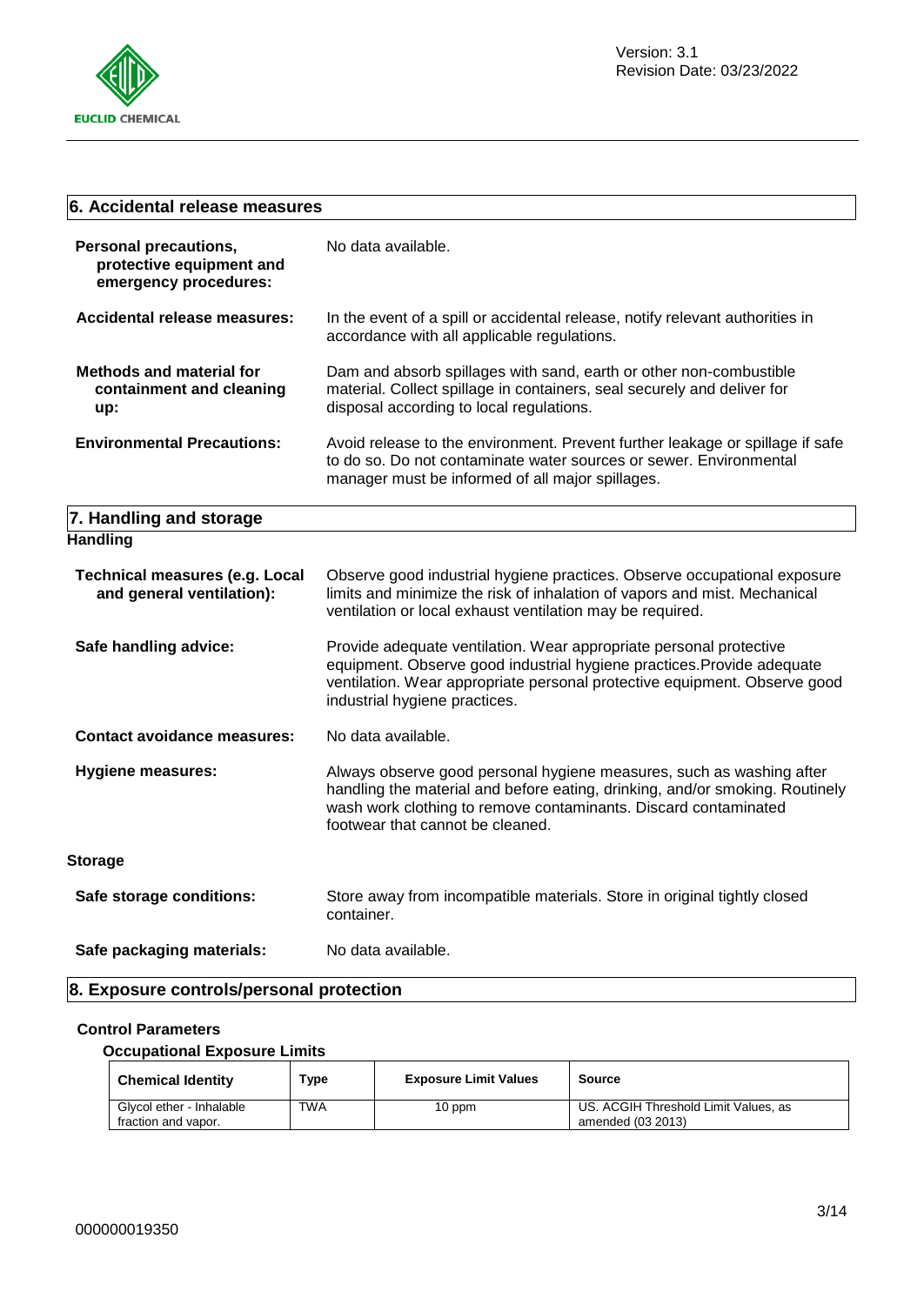

|                                                                                                                                                                                                                                                                         | <b>Chemical name</b>                              | <b>Type</b>                                                                                                                                                                                                                                                 | <b>Exposure Limit Values</b>                                          | Source                                                                                                  |
|-------------------------------------------------------------------------------------------------------------------------------------------------------------------------------------------------------------------------------------------------------------------------|---------------------------------------------------|-------------------------------------------------------------------------------------------------------------------------------------------------------------------------------------------------------------------------------------------------------------|-----------------------------------------------------------------------|---------------------------------------------------------------------------------------------------------|
|                                                                                                                                                                                                                                                                         | Glycol ether - Inhalable<br>fraction and vapor.   | <b>TWA</b>                                                                                                                                                                                                                                                  | 10 ppm                                                                | Canada. Ontario OELs. (Control of Exposure to<br>Biological or Chemical Agents), as amended<br>(062015) |
|                                                                                                                                                                                                                                                                         |                                                   |                                                                                                                                                                                                                                                             |                                                                       |                                                                                                         |
|                                                                                                                                                                                                                                                                         | <b>Chemical name</b>                              | <b>Type</b>                                                                                                                                                                                                                                                 | <b>Exposure Limit Values</b>                                          | <b>Source</b>                                                                                           |
|                                                                                                                                                                                                                                                                         | Glycol ether - Inhalable<br>fraction and vapor.   | <b>TWA</b>                                                                                                                                                                                                                                                  | 10 ppm                                                                | Canada. Ontario OELs. (Control of Exposure to<br>Biological or Chemical Agents), as amended<br>(062015) |
| <b>Appropriate Engineering</b><br>Observe good industrial hygiene practices. Observe occupational exposure<br><b>Controls</b><br>limits and minimize the risk of inhalation of vapors and mist. Mechanical<br>ventilation or local exhaust ventilation may be required. |                                                   |                                                                                                                                                                                                                                                             |                                                                       |                                                                                                         |
|                                                                                                                                                                                                                                                                         |                                                   |                                                                                                                                                                                                                                                             | Individual protection measures, such as personal protective equipment |                                                                                                         |
|                                                                                                                                                                                                                                                                         | <b>Eye/face protection:</b>                       |                                                                                                                                                                                                                                                             | Wear goggles/face shield.                                             |                                                                                                         |
|                                                                                                                                                                                                                                                                         | <b>Skin Protection</b><br><b>Hand Protection:</b> |                                                                                                                                                                                                                                                             |                                                                       | Additional Information: Use suitable protective gloves if risk of skin contact.                         |
|                                                                                                                                                                                                                                                                         | <b>Skin and Body Protection:</b>                  | No data available.                                                                                                                                                                                                                                          |                                                                       |                                                                                                         |
|                                                                                                                                                                                                                                                                         | <b>Respiratory Protection:</b>                    | In case of inadequate ventilation use suitable respirator. Seek advice from<br>local supervisor.                                                                                                                                                            |                                                                       |                                                                                                         |
|                                                                                                                                                                                                                                                                         | Hygiene measures:                                 | Always observe good personal hygiene measures, such as washing after<br>handling the material and before eating, drinking, and/or smoking. Routinely<br>wash work clothing to remove contaminants. Discard contaminated<br>footwear that cannot be cleaned. |                                                                       |                                                                                                         |

## **9. Physical and chemical properties**

| Appearance                                            |                    |
|-------------------------------------------------------|--------------------|
| <b>Physical state:</b>                                | liquid             |
| Form:                                                 | liquid             |
| Color:                                                | White              |
| Odor:                                                 | Mild               |
| Odor threshold:                                       | No data available. |
| pH:                                                   | 8.95               |
| <b>Melting point/freezing point:</b>                  | No data available. |
| Initial boiling point and boiling range:              | No data available. |
| <b>Flash Point:</b>                                   | No data available. |
| <b>Evaporation rate:</b>                              | Slower than Ether  |
| Flammability (solid, gas):                            | Nο                 |
| Upper/lower limit on flammability or explosive limits |                    |
| Flammability limit - upper (%):                       | No data available. |
| Flammability limit - lower (%):                       | No data available. |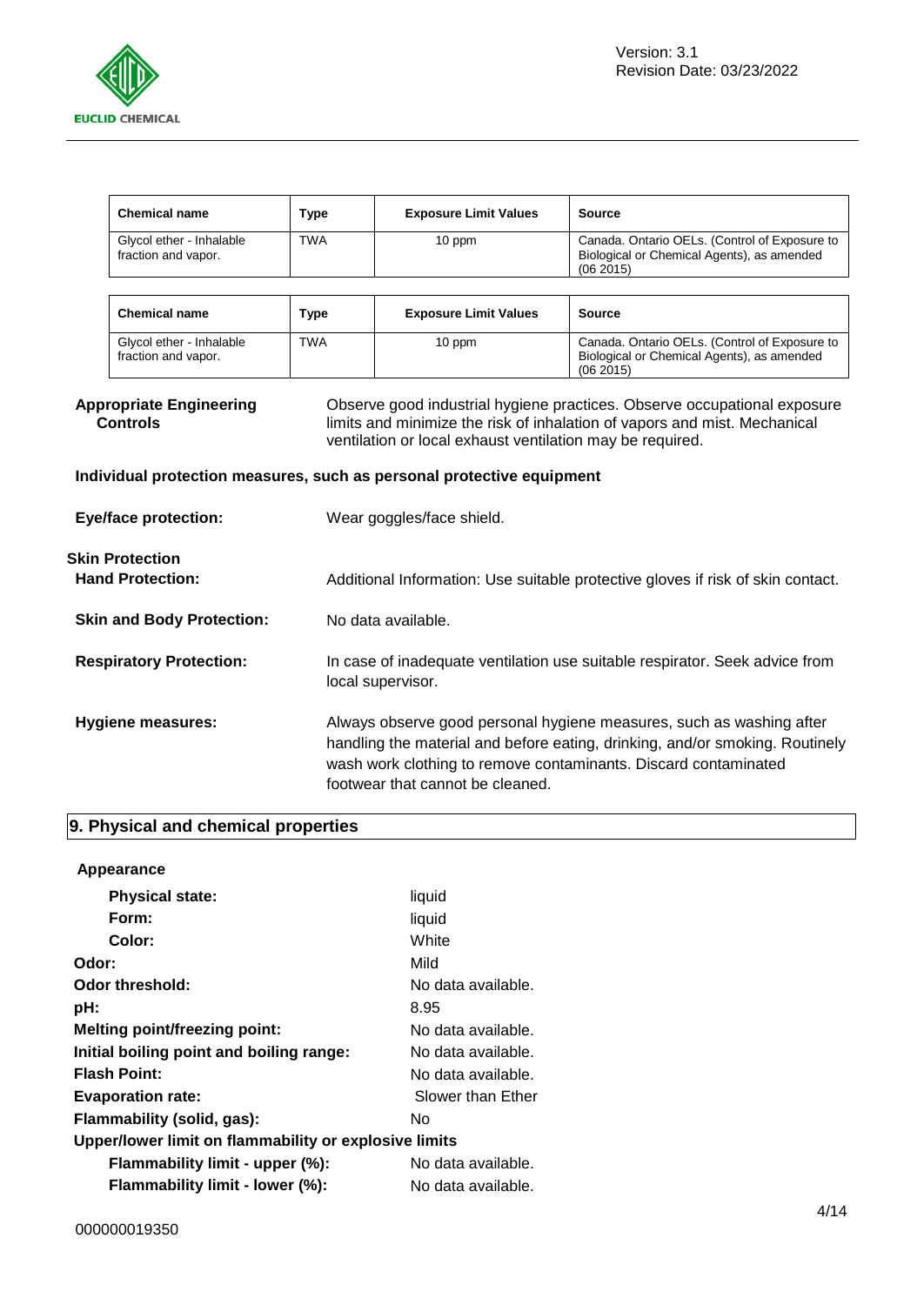

| <b>Explosive limit - upper:</b>          | No data available.                                                                             |
|------------------------------------------|------------------------------------------------------------------------------------------------|
| <b>Explosive limit - lower:</b>          | No data available.                                                                             |
| Vapor pressure:                          | No data available.                                                                             |
| Vapor density:                           | Vapors are heavier than air and may travel along the floor and<br>in the bottom of containers. |
| <b>Relative density:</b>                 | 1.009                                                                                          |
| Solubility(ies)                          |                                                                                                |
| <b>Solubility in water:</b>              | Soluble                                                                                        |
| Solubility (other):                      | No data available.                                                                             |
| Partition coefficient (n-octanol/water): | No data available.                                                                             |
| Auto-ignition temperature:               | No data available.                                                                             |
| Decomposition temperature:               | No data available.                                                                             |
| <b>Viscosity:</b>                        | No data available.                                                                             |

#### **10. Stability and reactivity**

| <b>Reactivity:</b>                            | No data available.                                                                                 |  |
|-----------------------------------------------|----------------------------------------------------------------------------------------------------|--|
| <b>Chemical Stability:</b>                    | Material is stable under normal conditions.                                                        |  |
| <b>Possibility of hazardous</b><br>reactions: | No data available.                                                                                 |  |
| Conditions to avoid:                          | Avoid heat or contamination.                                                                       |  |
| <b>Incompatible Materials:</b>                | Strong acids. Strong bases.                                                                        |  |
| <b>Hazardous Decomposition</b><br>Products:   | Thermal decomposition or combustion may liberate carbon oxides and<br>other toxic gases or vapors. |  |

#### **11. Toxicological information**

## **Information on likely routes of exposure**

In high concentrations, vapors, fumes or mists may irritate nose, throat and mucus membranes. **Skin Contact:** Moderately irritating to skin with prolonged exposure. Eye contact: Eye contact is possible and should be avoided.

**Ingestion:** May be ingested by accident. Ingestion may cause irritation and malaise.

## **Symptoms related to the physical, chemical and toxicological characteristics**

| Inhalation:          | No data available. |
|----------------------|--------------------|
| <b>Skin Contact:</b> | No data available. |
| Eye contact:         | No data available. |
| Ingestion:           | No data available. |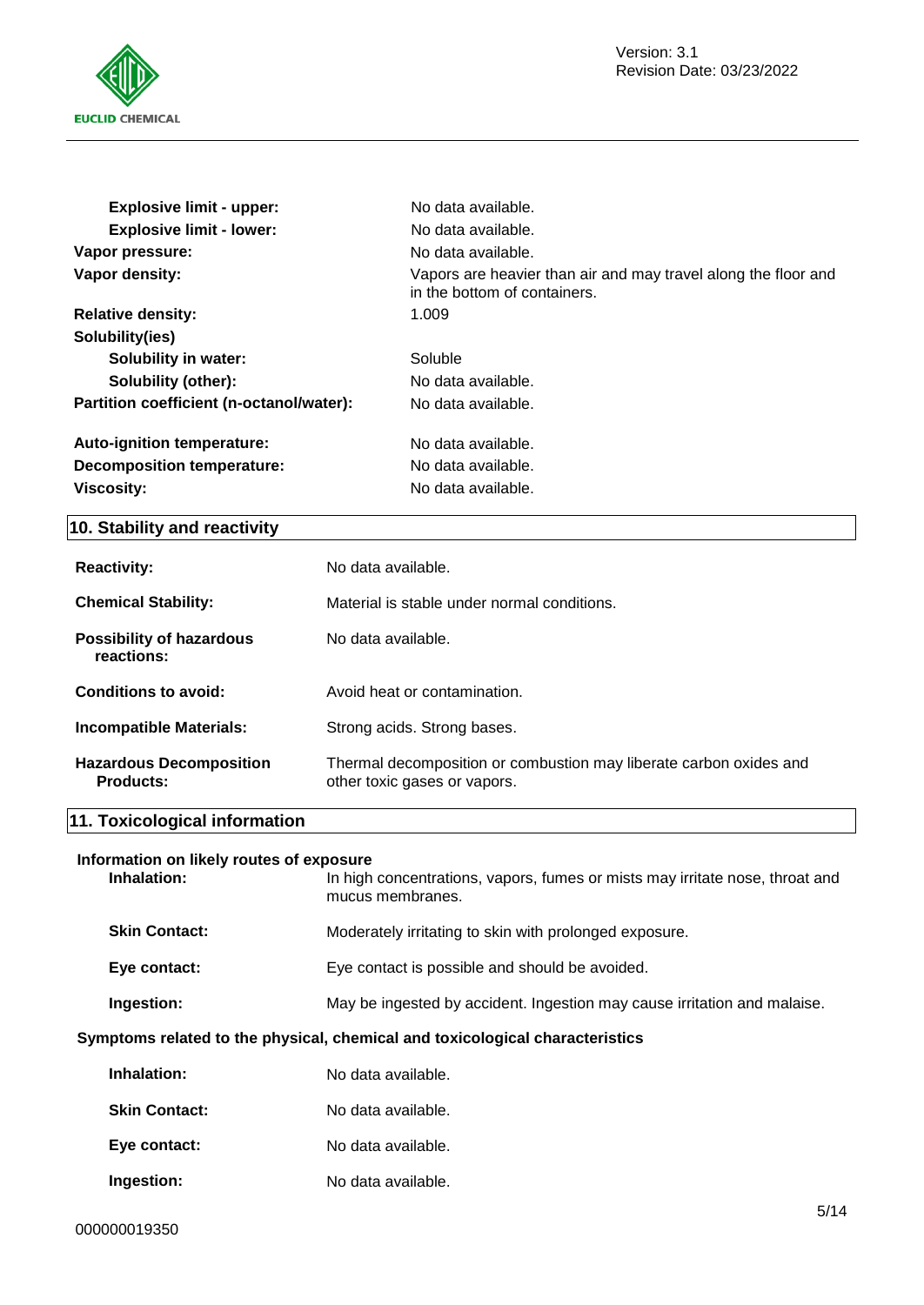

#### **Information on toxicological effects**

#### **Acute toxicity (list all possible routes of exposure)**

| Oral<br><b>Product:</b>                                     | ATEmix: 76,944.12 mg/kg                                    |
|-------------------------------------------------------------|------------------------------------------------------------|
| Dermal<br><b>Product:</b>                                   | ATEmix: 60,669.17 mg/kg                                    |
| <b>Inhalation</b><br><b>Product:</b>                        | Not classified for acute toxicity based on available data. |
| Specified substance(s):<br>Dipropylene glycol<br>dibenzoate | LC 50 (Rat): $> 200$ mg/l                                  |
| 1-Phenoxy-2-propanol                                        | LC 50 (Rat): $> 5.4$ mg/l                                  |
| <b>Repeated dose toxicity</b><br><b>Product:</b>            | No data available.                                         |
| <b>Skin Corrosion/Irritation</b><br><b>Product:</b>         | No data available.                                         |
| Specified substance(s):<br>Glycol ether                     | in vivo (Rabbit): Slightly irritating, 24 - 72 h           |
| Dipropylene glycol<br>dibenzoate                            | in vivo (Rabbit): Not irritant, 1 - 72 h                   |
| 1-Phenoxy-2-propanol                                        | in vivo (Rabbit): Not irritant, 24 - 72 h                  |
| <b>Serious Eye Damage/Eye Irritation</b><br><b>Product:</b> | No data available.                                         |

| Specified substance(s):          |                                        |
|----------------------------------|----------------------------------------|
| Glycol ether                     | Rabbit, 24 - 72 hrs: Highly irritating |
| Dipropylene glycol<br>dibenzoate | Rabbit, 24 - 72 hrs: Not irritating    |

## 1-Phenoxy-2-propanol Rabbit, 24 - 72 hrs: Irritating

## **Respiratory or Skin Sensitization**

**Product:** No data available.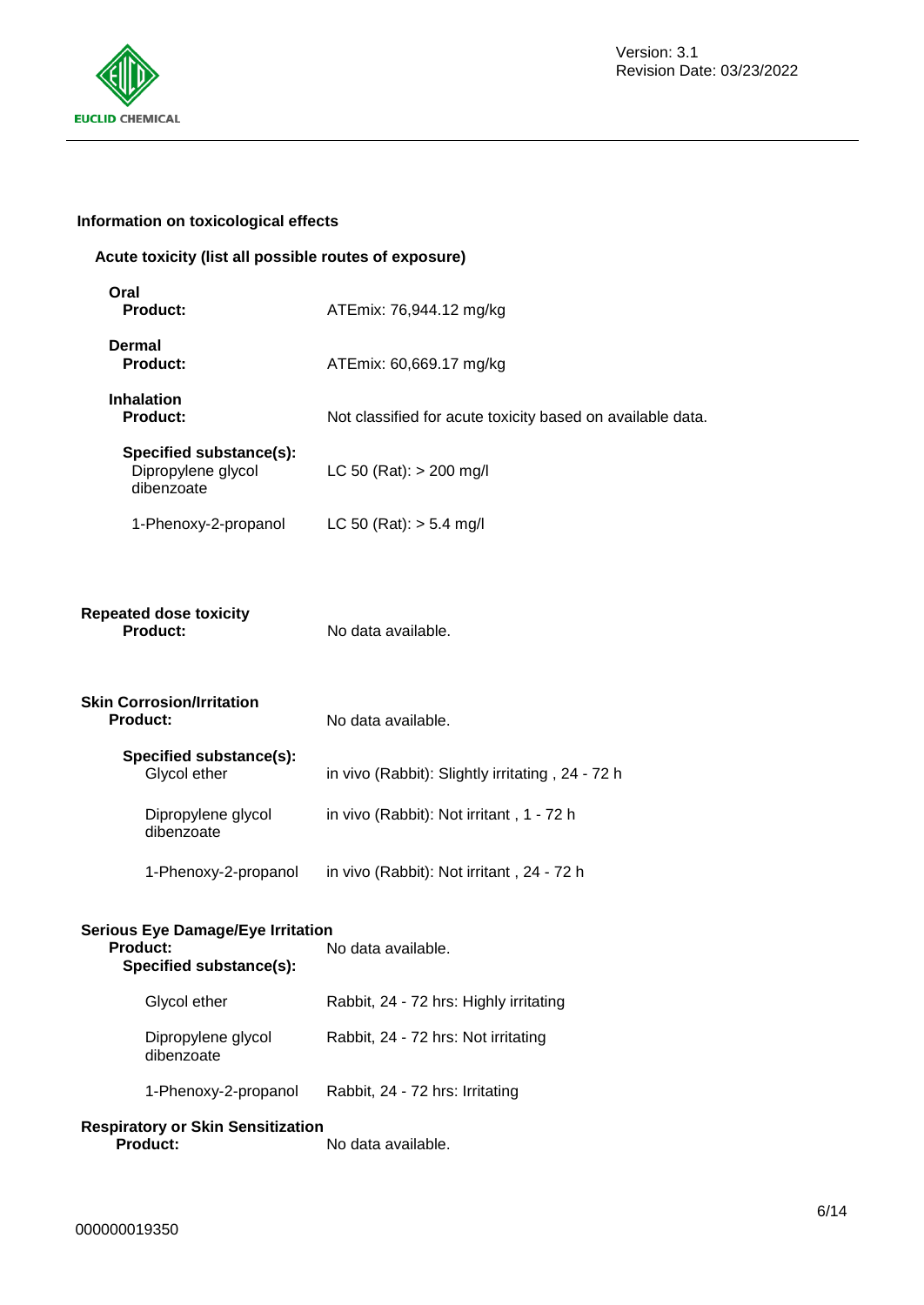

| Carcinogenicity<br>Product:                                                | No data available.                                                              |
|----------------------------------------------------------------------------|---------------------------------------------------------------------------------|
| No carcinogenic components identified                                      | IARC Monographs on the Evaluation of Carcinogenic Risks to Humans:              |
| No carcinogenic components identified                                      | US. National Toxicology Program (NTP) Report on Carcinogens:                    |
| No carcinogenic components identified                                      | US. OSHA Specifically Regulated Substances (29 CFR 1910.1001-1050), as amended: |
| <b>Germ Cell Mutagenicity</b>                                              |                                                                                 |
| In vitro<br>Product:                                                       | No data available.                                                              |
| In vivo<br>Product:                                                        | No data available.                                                              |
| <b>Reproductive toxicity</b><br>Product:                                   | No data available.                                                              |
| <b>Specific Target Organ Toxicity - Single Exposure</b><br><b>Product:</b> | No data available.                                                              |
| <b>Specific Target Organ Toxicity - Repeated Exposure</b><br>Product:      | No data available.                                                              |
| <b>Aspiration Hazard</b><br>Product:                                       | No data available.                                                              |
| Other effects:                                                             | No data available.                                                              |
|                                                                            |                                                                                 |
| 12. Ecological information                                                 |                                                                                 |
| <b>Ecotoxicity:</b>                                                        |                                                                                 |
| Acute hazards to the aquatic environment:                                  |                                                                                 |
| <b>Fish</b><br><b>Product:</b>                                             | No data available.                                                              |
| Specified substance(s):<br>Glycol ether                                    | LC 50 (Lepomis macrochirus, 96 h): 1,300 mg/l Experimental result, Key<br>7/14  |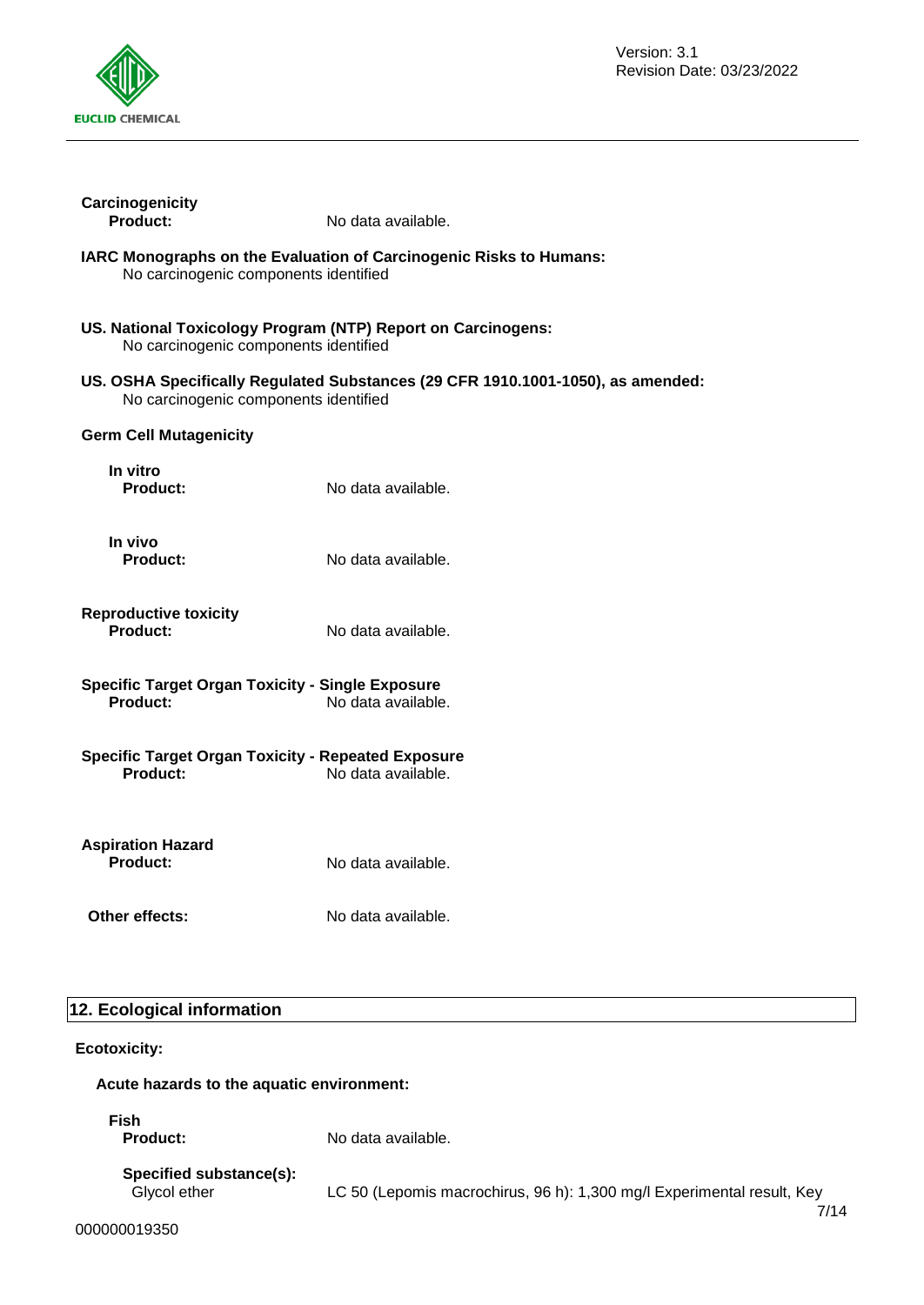

|                                                 | study                                                                            |
|-------------------------------------------------|----------------------------------------------------------------------------------|
| Dipropylene glycol<br>dibenzoate                | LC 50 (Pimephales promelas, 96 h): 3.7 mg/l Experimental result, Key study       |
| 1-Phenoxy-2-propanol                            | LC 50 (Pimephales promelas, 96 h): 280 mg/l Experimental result, Key study       |
| <b>Aquatic Invertebrates</b><br><b>Product:</b> | No data available.                                                               |
| Specified substance(s):<br>Glycol ether         | EC 50 (Daphnia magna, 48 h): > 100 mg/l Experimental result, Key study           |
| Dipropylene glycol<br>dibenzoate                | EC 50 (Daphnia magna, 48 h): 19.3 mg/l Experimental result, Key study            |
| 1-Phenoxy-2-propanol                            | EC 50 (Daphnia magna, 48 h): > 100 mg/l Experimental result, Supporting<br>study |
| Chronic hazards to the aquatic environment:     |                                                                                  |
| <b>Fish</b><br><b>Product:</b>                  | No data available.                                                               |
| <b>Aquatic Invertebrates</b><br>Product:        | No data available.                                                               |
| <b>Toxicity to Aquatic Plants</b><br>Product:   | No data available.                                                               |
| <b>Persistence and Degradability</b>            |                                                                                  |
| <b>Biodegradation</b><br>Product:               | No data available.                                                               |
| Specified substance(s):<br>Glycol ether         | 85 % (28 d) Detected in water. Experimental result, Key study                    |
| Dipropylene glycol<br>dibenzoate                | 85 % Detected in water. Experimental result, Key study                           |
| 1-Phenoxy-2-propanol                            | 72 % (28 d) Detected in water. Experimental result, Key study                    |
| <b>BOD/COD Ratio</b><br><b>Product:</b>         | No data available.                                                               |

#### **Bioaccumulative potential Bioconcentration Factor (BCF)**<br>Product: **Product:** No data available.

### **Partition Coefficient n-octanol / water (log Kow)**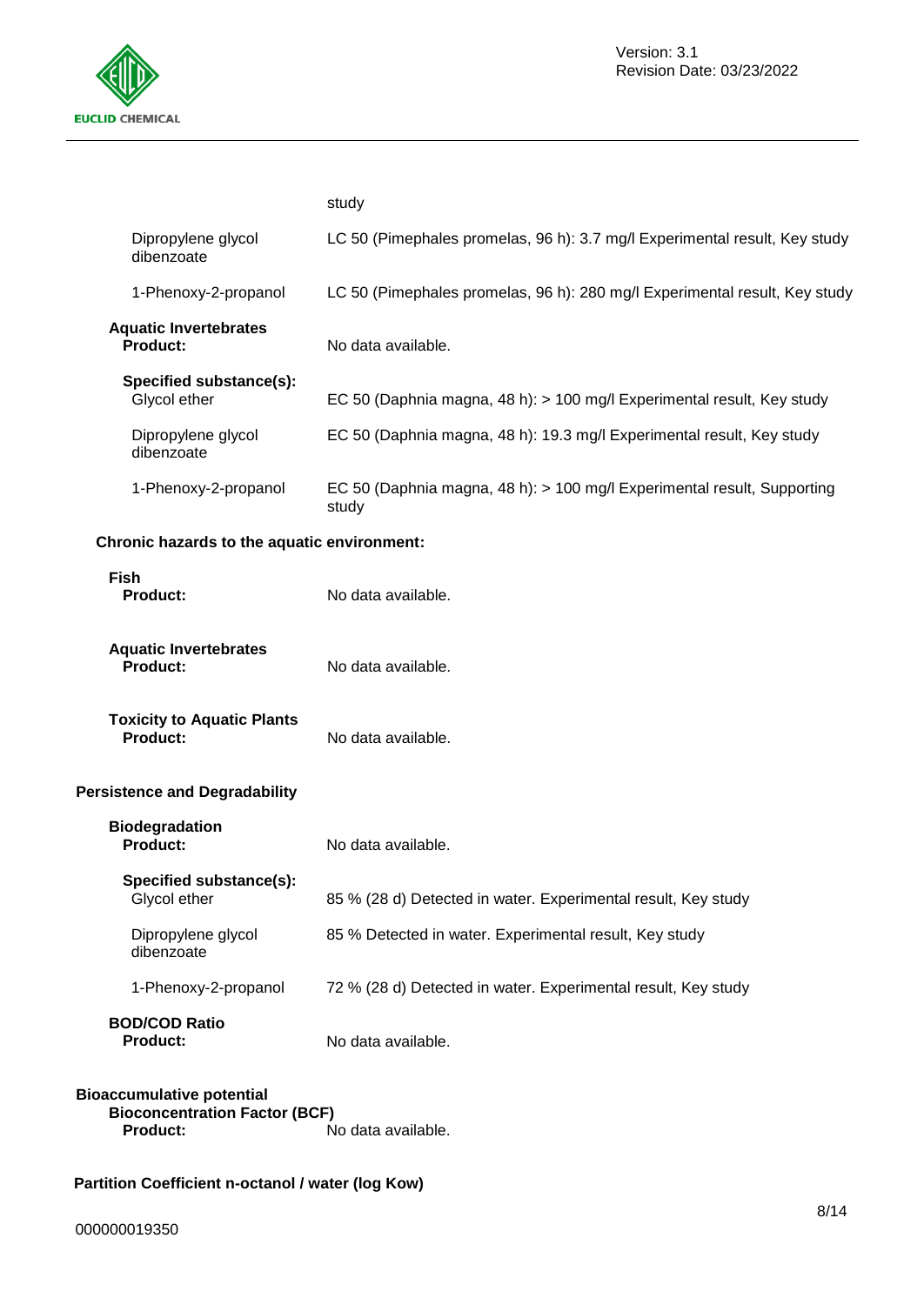

| <b>Product:</b>                         | No data available.                                                                                                                                                            |
|-----------------------------------------|-------------------------------------------------------------------------------------------------------------------------------------------------------------------------------|
| Specified substance(s):<br>Glycol ether | Log Kow: 0.56                                                                                                                                                                 |
| <b>Mobility in soil:</b>                | No data available.                                                                                                                                                            |
| Other adverse effects:                  | No data available.                                                                                                                                                            |
| 13. Disposal considerations             |                                                                                                                                                                               |
| <b>Disposal methods:</b>                | Dispose of waste at an appropriate treatment and disposal facility in<br>accordance with applicable laws and regulations, and product<br>characteristics at time of disposal. |
| <b>Contaminated Packaging:</b>          | No data available.                                                                                                                                                            |

#### **14. Transport information**

#### **TDG:**

Not Regulated

#### **CFR / DOT:**

Not Regulated

#### **IMDG:**

Not Regulated

#### **Further Information:**

The above shipping description may not be accurate for all container sizes and all modes of transportation. Please refer to Bill of Lading.

#### **15. Regulatory information**

#### **US Federal Regulations**

#### **TSCA Section 12(b) Export Notification (40 CFR 707, Subpt. D)**

None present or none present in regulated quantities.

#### **US. Toxic Substances Control Act (TSCA) Section 5(a)(2) Final Significant New Use Rules (SNURs) (40 CFR 721, Subpt E)**

None present or none present in regulated quantities.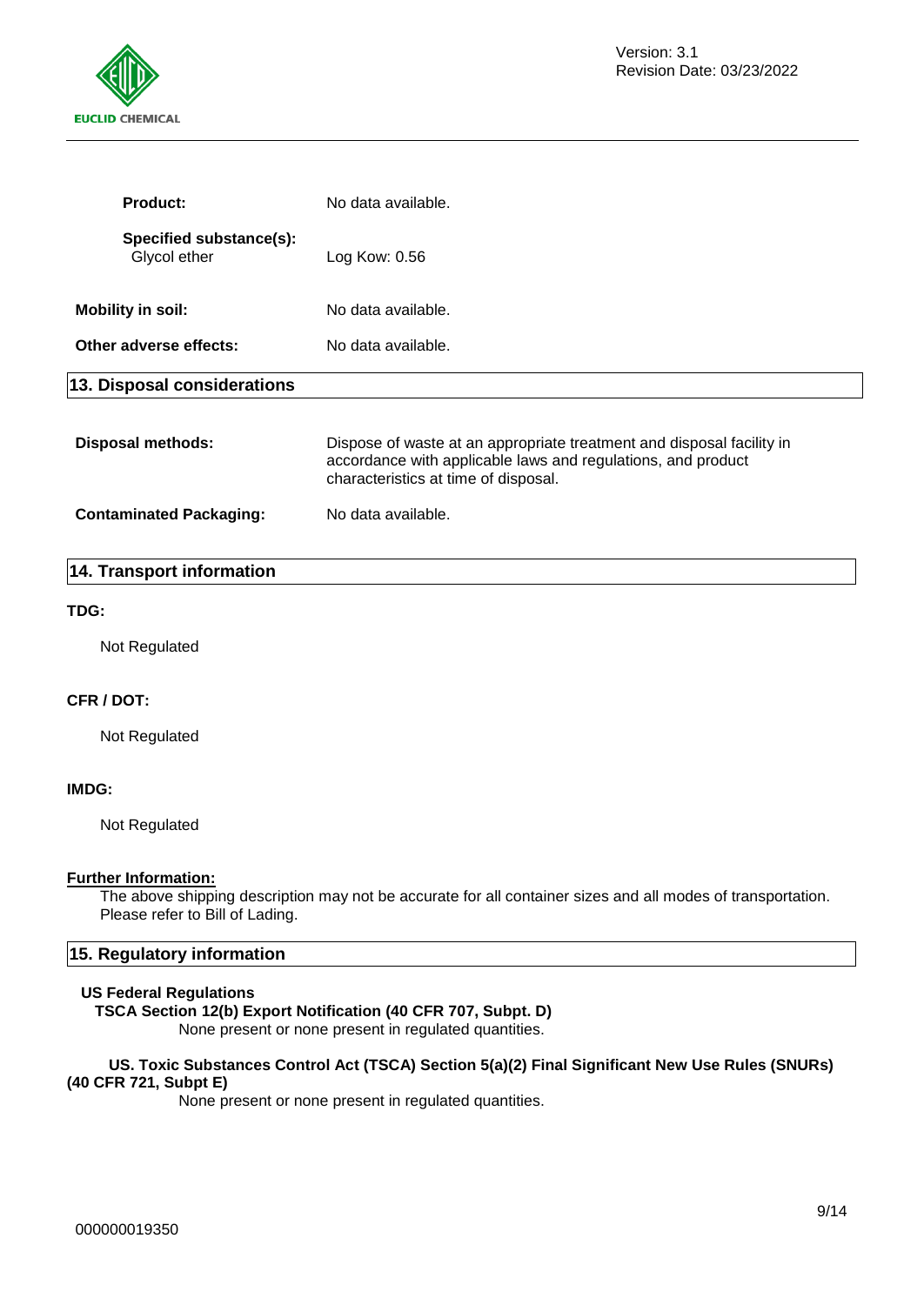

#### **US. OSHA Specifically Regulated Substances (29 CFR 1910.1001-1050), as amended**

| <b>Chemical Identity</b><br>Ethylene oxide | OSHA hazard(s)<br>Reproductive toxicity<br>Mutagenicity<br>Eye irritation<br>respiratory tract irritation<br><b>Skin irritation</b><br>Flammability<br>Skin sensitization<br>Acute toxicity<br>Cancer |
|--------------------------------------------|-------------------------------------------------------------------------------------------------------------------------------------------------------------------------------------------------------|
|                                            | Central nervous system                                                                                                                                                                                |
| Formaldehyde                               | Skin irritation<br>Flammability<br>respiratory tract irritation<br>Cancer<br>Acute toxicity<br>Skin sensitization<br>Respiratory sensitization<br>Eye irritation                                      |

#### **CERCLA Hazardous Substance List (40 CFR 302.4):**

| <b>Chemical Identity</b> | <b>Reportable quantity</b> |
|--------------------------|----------------------------|
| Ethylene oxide           | 10 lbs.                    |
| Ammonium hydroxide       | 1000 lbs.                  |
| Propylene oxide          | 100 lbs.                   |
| Formaldehyde             | $100$ lbs.                 |
| p-Dioxane                | 100 lbs.                   |
| Acetaldehyde             | 1000 lbs.                  |
| Methanol                 | 5000 lbs.                  |
| Trichloromethane         | $10$ lbs.                  |

#### **Superfund Amendments and Reauthorization Act of 1986 (SARA)**

**Hazard categories** Not classified Not classified

**US. EPCRA (SARA Title III) Section 304 Extremely Hazardous Substances Reporting Quantities and the Comprehensive Environmental Response, Compensation, and Liability Act (CERCLA) Hazardous Substances**

Not regulated.

#### **US. EPCRA (SARA Title III Section 313 Toxic Chemical Release Inventory (TRI) Reporting**

| <b>Chemical Identity</b> | % by weight        |  |
|--------------------------|--------------------|--|
| Glycol ether             | N <sub>230</sub> % |  |

**Clean Air Act (CAA) Section 112(r) Accidental Release Prevention (40 CFR 68.130) Chemical Identity Reportable quantity**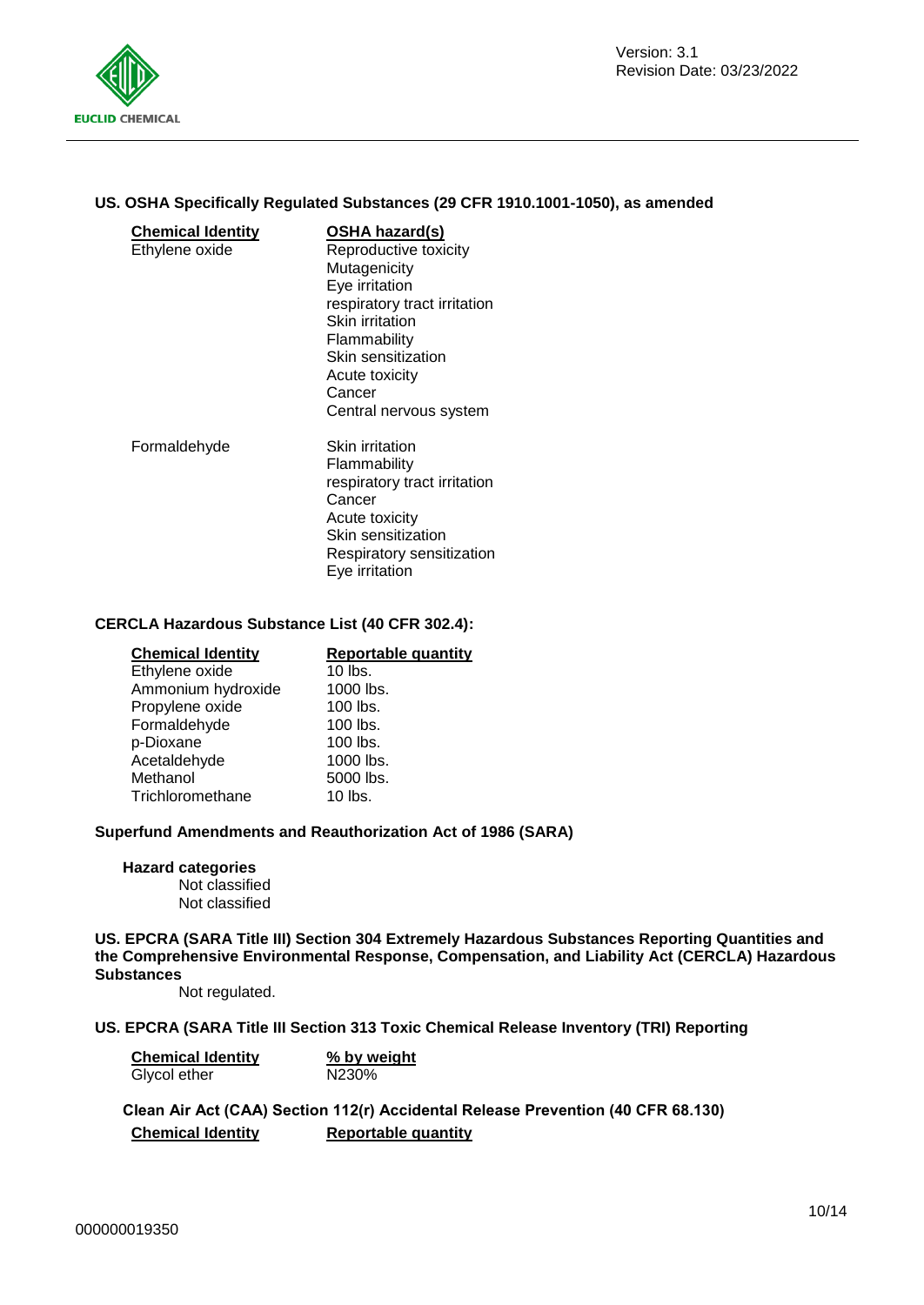



| Ethylene oxide     | lbs |
|--------------------|-----|
| Ammonium hydroxide | lbs |
| Ammonium hydroxide | lbs |
| Propylene oxide    | lbs |
| Formaldehyde       | lbs |
| Acetaldehyde       | lbs |
| Trichloromethane   | lbs |
|                    |     |

#### **Clean Water Act Section 311 Hazardous Substances (40 CFR 117.3)**

None present or none present in regulated quantities.

#### **US State Regulations**

#### **US. California Proposition 65**



#### **WARNING**

Cancer and Reproductive Harm - www.P65Warnings.ca.gov

#### **US. New Jersey Worker and Community Right-to-Know Act**

**Chemical Identity Water** Trade Secret Glycol ether Dipropylene glycol dibenzoate 1-Phenoxy-2-propanol

#### **US. Massachusetts RTK - Substance List**

#### **Chemical Identity**

Ethylene oxide Ammonium hydroxide

#### **US. Pennsylvania RTK - Hazardous Substances**

**Chemical Identity**

Glycol ether

#### **US. Rhode Island RTK**

No ingredient regulated by RI Right-to-Know Law present.

#### **International regulations**

#### **Montreal protocol**

Not applicable

#### **Stockholm convention**

Not applicable

#### **Rotterdam convention**

Not applicable

**Kyoto protocol** Not applicable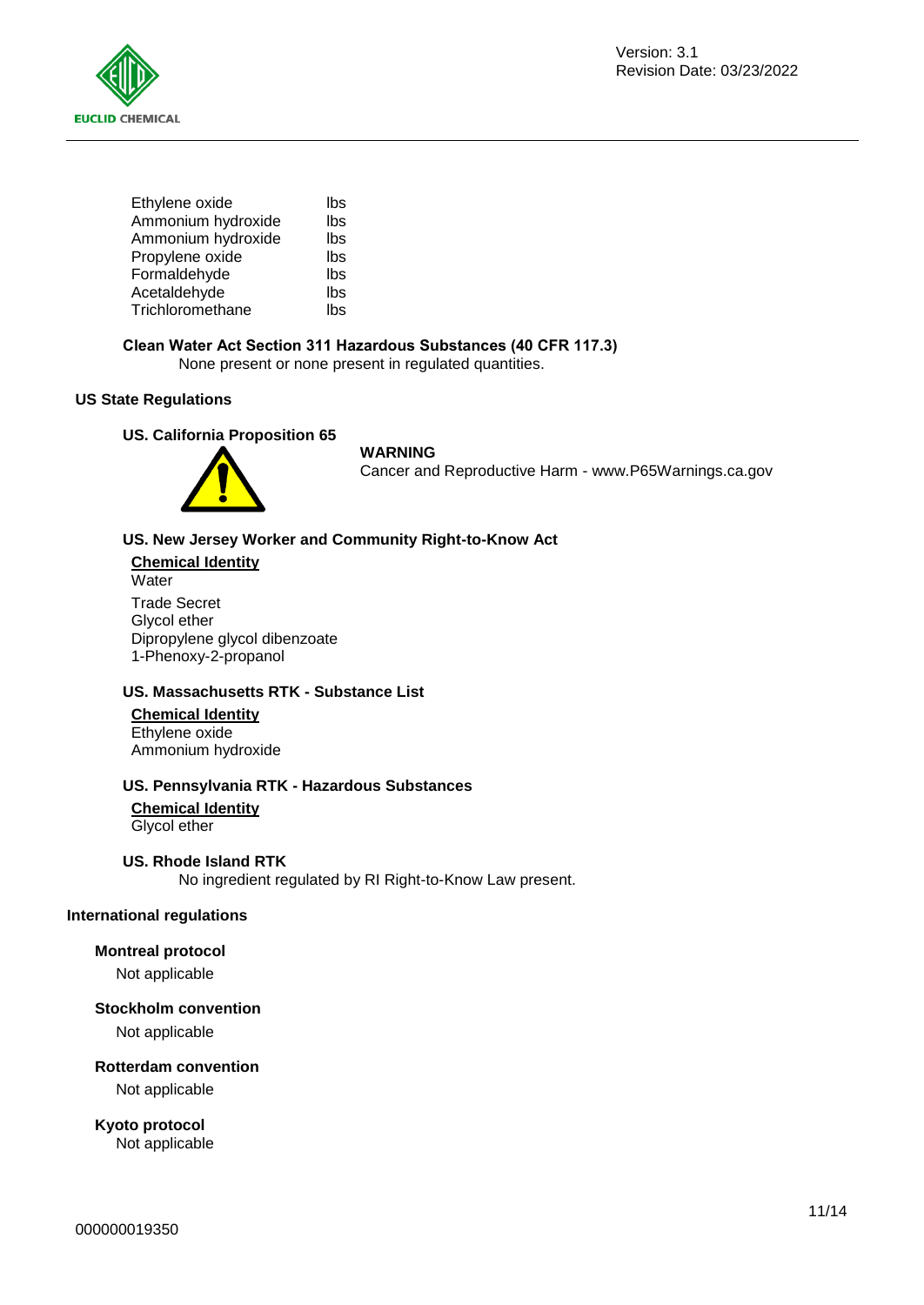

#### **VOC:**

| Regulatory VOC (less water and<br>exempt solvent) | $: 51$ q/l          |
|---------------------------------------------------|---------------------|
| VOC Method 310                                    | $\therefore$ 1.47 % |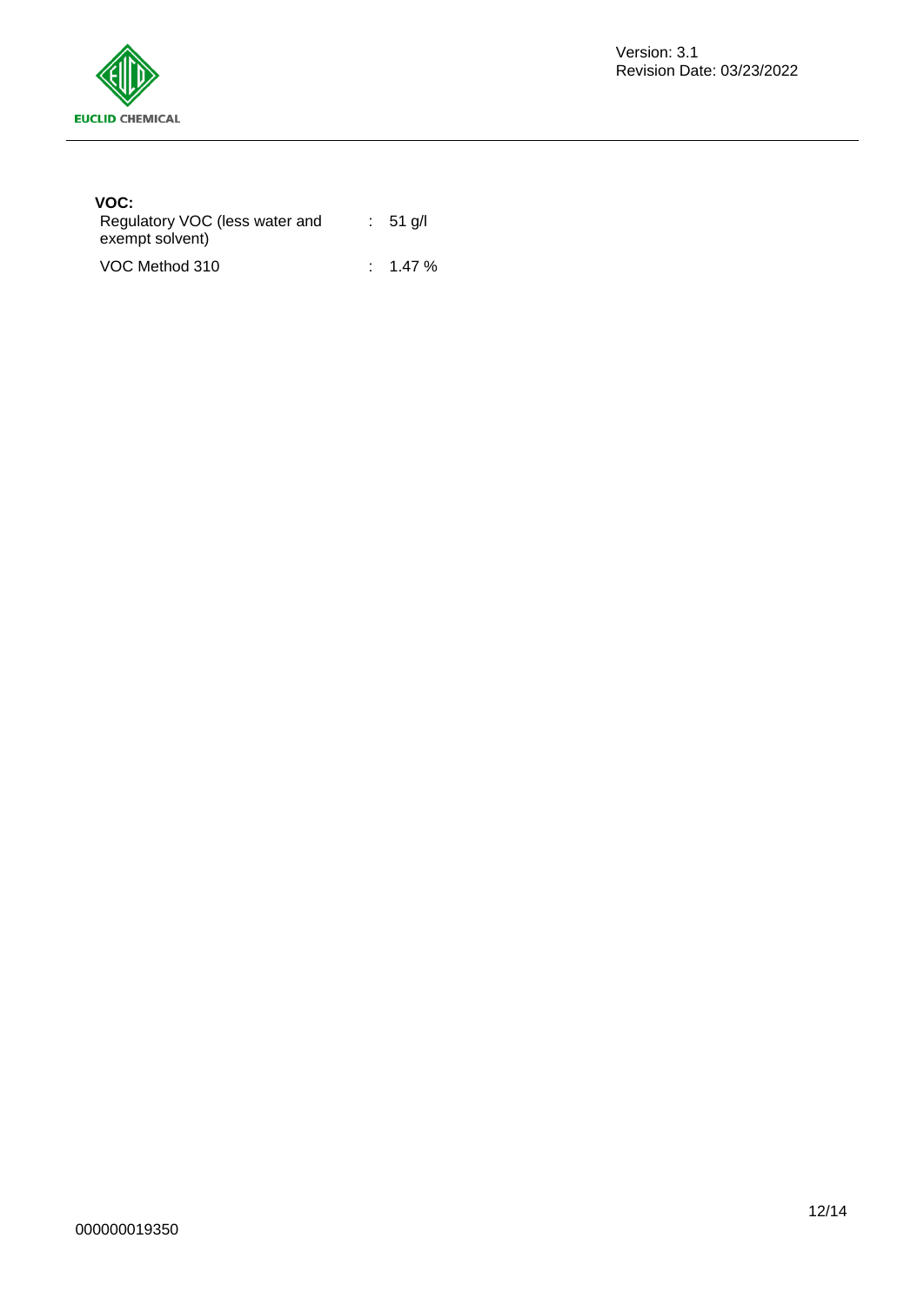

| <b>Inventory Status:</b>                    |                                                                                              |
|---------------------------------------------|----------------------------------------------------------------------------------------------|
| Australia AICS:                             | One or more components in this<br>product are not listed on or exempt<br>from the Inventory. |
| Canada DSL Inventory List:                  | All components in this product are<br>listed on or exempt from the<br>Inventory.             |
| EINECS, ELINCS or NLP:                      | One or more components in this<br>product are not listed on or exempt<br>from the Inventory. |
| Japan (ENCS) List:                          | One or more components in this<br>product are not listed on or exempt<br>from the Inventory. |
| China Inv. Existing Chemical<br>Substances: | One or more components in this<br>product are not listed on or exempt<br>from the Inventory. |
| Korea Existing Chemicals Inv. (KECI):       | One or more components in this<br>product are not listed on or exempt<br>from the Inventory. |
| Canada NDSL Inventory:                      | One or more components in this<br>product are not listed on or exempt<br>from the Inventory. |
| Philippines PICCS:                          | One or more components in this<br>product are not listed on or exempt<br>from the Inventory. |
| US TSCA Inventory:                          | All components in this product are<br>listed on or exempt from the<br>Inventory.             |
| New Zealand Inventory of Chemicals:         | One or more components in this<br>product are not listed on or exempt<br>from the Inventory. |
| Japan ISHL Listing:                         | One or more components in this<br>product are not listed on or exempt<br>from the Inventory. |
| Japan Pharmacopoeia Listing:                | One or more components in this<br>product are not listed on or exempt<br>from the Inventory. |
| Mexico INSQ:                                | One or more components in this                                                               |